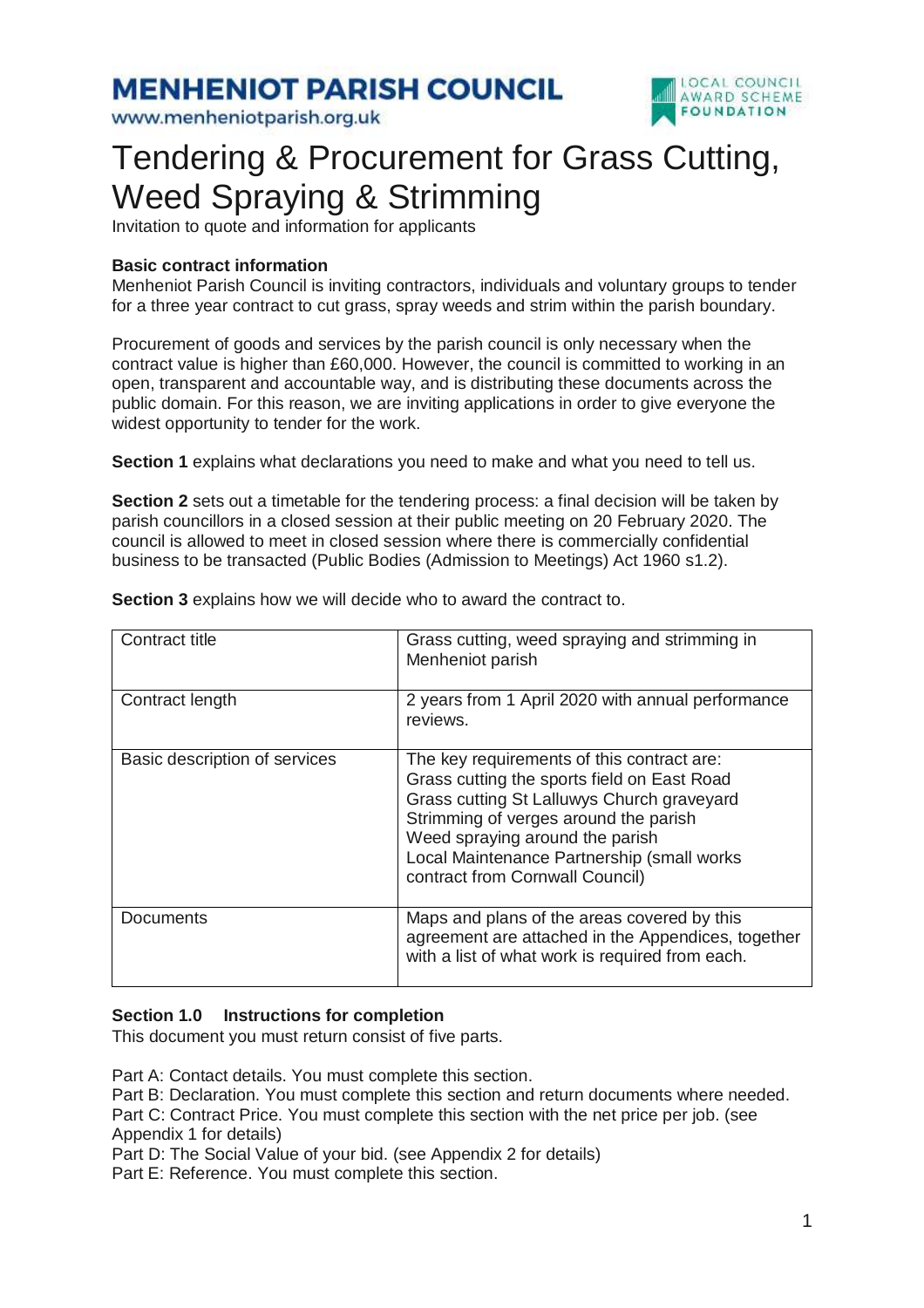#### Section 1.1 Quote validity period

Quotes must remain valid for acceptance for a period of 60 days from the quote return date.

#### **Section 2.0 Tendering Timetable**

| Issue tender documents               | 2 January 2020    |
|--------------------------------------|-------------------|
|                                      |                   |
| Deadline for receipt of applications | 31 January 202020 |
| Presentation to councillors for      | 20 February 2020  |
| assessment                           |                   |
| Notification to applicants           | 24 February 2020  |
| Date of commencement of contract     | 1 April 2020      |
| Date of completion of contract       | 31 March 2022     |

#### **Section 3.0 Evaluation approach**

Bids will be evaluated in three parts. Firstly, applicants will have to demonstrate their compliance with various insurance, health & safety and statutory regulations. Unless applicants can satisfy these requirements, your bid will not be considered. (Parts A and B)

Secondly, we will examine the price you have quoted for the work. Under Section 1.1015i of the Parish Council's Financial Regulations, it is not bound to accept the lowest value tender. Public Authorities are now required to 'consider, prior to undertaking the procurement/commissioning process, how any services procured might improve economic, social and environmental well-being'. (Public Services (Social Value) Act 2012). This means that we will also consider the additional benefit to the community that awarding a contract from a specific contractor will bring. See Appendix 2 for examples.

Thirdly, we will ask you to provide a trade or other work reference to demonstrate your capability to carry out the contract. We will only ask you for these references if you are successful in your application.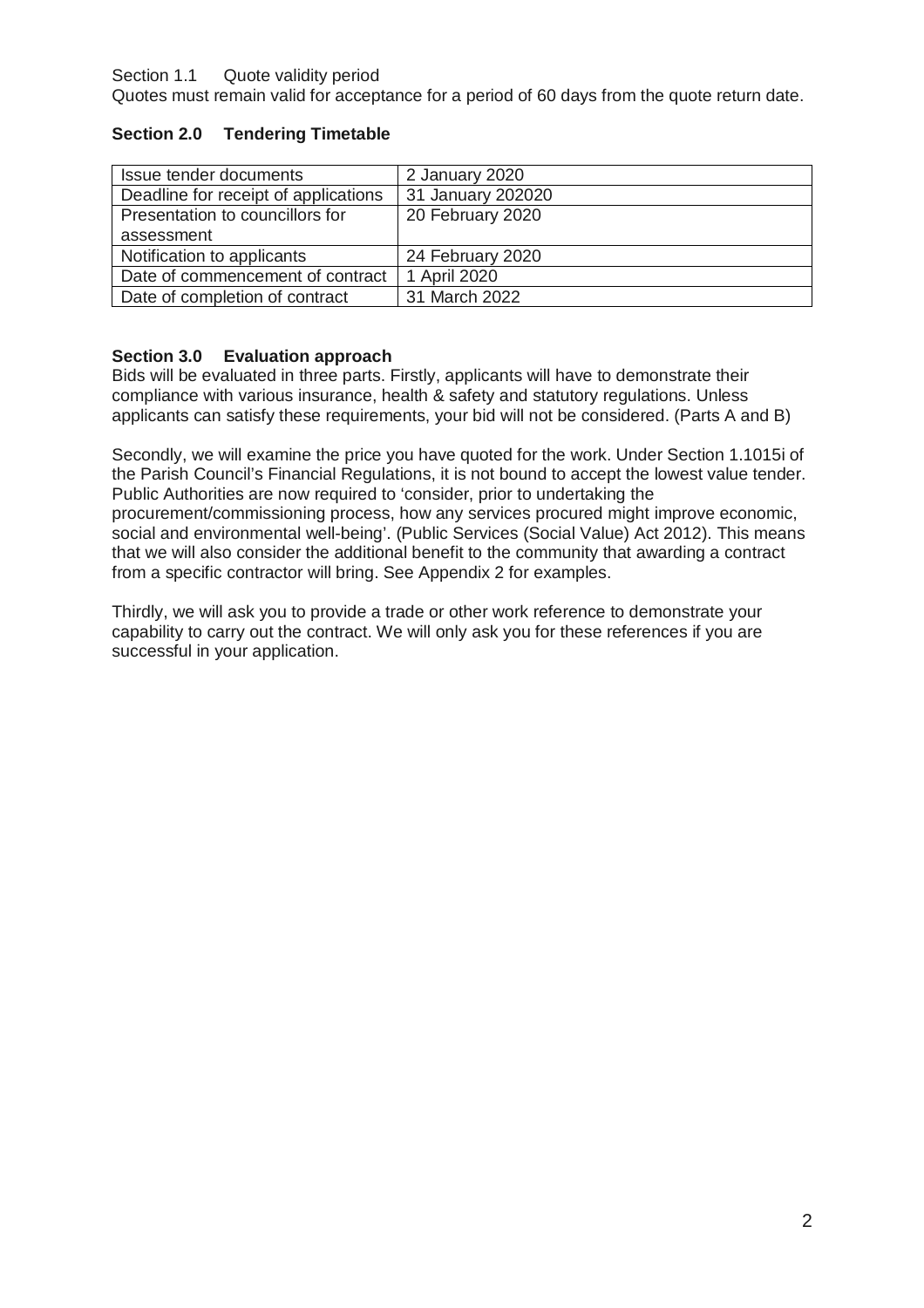# Appendix 1

| <b>Contract</b> | <b>Scope</b>                                                                                                                                                                                                                          |  |
|-----------------|---------------------------------------------------------------------------------------------------------------------------------------------------------------------------------------------------------------------------------------|--|
|                 | Grass cutting sports ground (includes the playing field, playground<br>and outdoor gym).<br>Map 1. Shaded area by East Road, Menheniot.<br>Typical frequency: between March and October, every 2 weeks,<br>dependent on grass growth. |  |
|                 | Local Maintenance Partnership. Small works contract from Cornwall<br>Council maintaining paths. Maps, schedule attached. Appendix 3.                                                                                                  |  |

| <b>Contract</b> | <b>Scope</b>                                                                                                                                                                                                                                                                                             |  |
|-----------------|----------------------------------------------------------------------------------------------------------------------------------------------------------------------------------------------------------------------------------------------------------------------------------------------------------|--|
|                 | <b>Strimming Mine Hill bank</b><br>Map 1. Orange line by Cowling Gardens, Menheniot.<br>Typical frequency: every 7-8 weeks between March and October. One<br>annual pruning of the bushes in the autumn.<br>Care must be taken not to allow cut grass to be deposited on parked<br>cars<br>Photos below. |  |
|                 | <b>Holy Well and Fourgates</b><br>Map 1. Two small red blocks by Pool Hall, Menheniot.<br>Typical frequency: every 7-8 weeks between March and October.<br>Include hedges around Fourgates<br>Photos below.                                                                                              |  |
|                 | <b>Playing Field</b><br>Hedge adjoining field and the rear of Bowling Green, Menheniot<br>Typical frequency: one annual cut between March and October.<br>Timing of trimming must be agreed with residents before cutting.<br>Photo below.                                                               |  |

| <b>Contract</b> | <b>Scope</b>                                                                                                                                                                                                                                                                                                                                          |
|-----------------|-------------------------------------------------------------------------------------------------------------------------------------------------------------------------------------------------------------------------------------------------------------------------------------------------------------------------------------------------------|
|                 | Weed spraying in Menheniot and Merrymeet (by Village Green,<br>Lower Clicker and Doddycross)<br>Village Green - photo below<br>Map 2. Merrymeet. Yellow line.<br>Map 3. Lower Clicker. Yellow line.<br>Photo Village Green, Menheniot<br>Photo Playground, Merrymeet (end of Trehawke Lane)<br>Typical frequency: 2 sprays between March and October. |
|                 |                                                                                                                                                                                                                                                                                                                                                       |

| <b>Contract</b> | <b>Scope</b>                                                           |
|-----------------|------------------------------------------------------------------------|
|                 | <b>St Lalluwys Graveyard</b>                                           |
|                 | Map 4. Graveyard plan.                                                 |
|                 | Photos below                                                           |
|                 | The area round the village church (the old graveyard)                  |
|                 | The extension graveyard to include all grass behind the Jago institute |
|                 | and the lower main graveyard.                                          |
|                 | The new extension to the south west.                                   |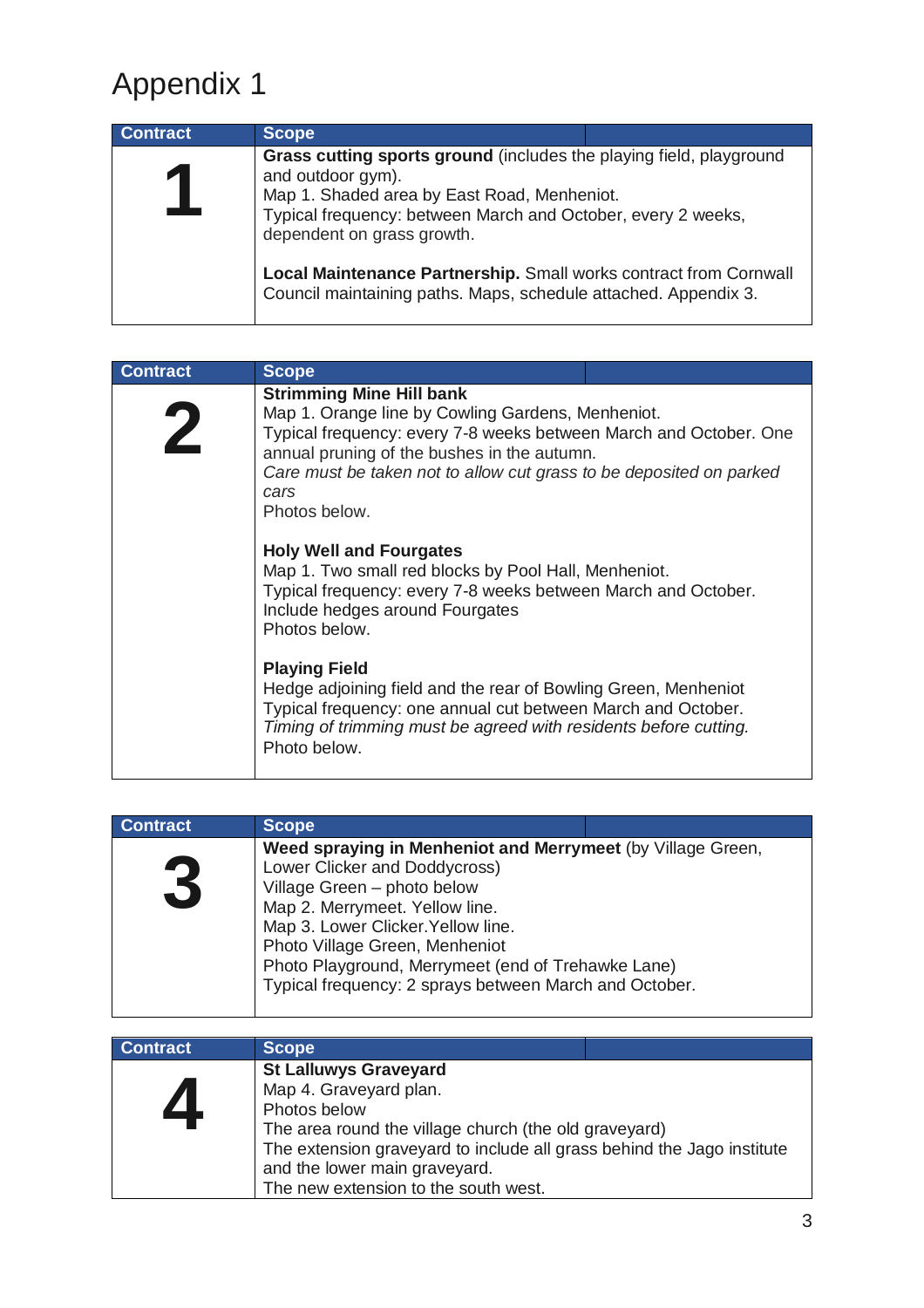| The area to the south of the Jago Institute behind the cottages will                                                                                                      |
|---------------------------------------------------------------------------------------------------------------------------------------------------------------------------|
| require the paths to be cut to the playgroup fenced area and compost                                                                                                      |
| bins.                                                                                                                                                                     |
| The fenced area to be cut.                                                                                                                                                |
| The grass cuttings to be allowed to mulch down.                                                                                                                           |
| All paths to be blown clean of cuttings.                                                                                                                                  |
| Typical frequency: every first and third week between April and October                                                                                                   |
| The grass behind the cottages is maintained as a wild flower area and<br>is to be cut in late July/early September once only in the year and<br>raked clear of cut grass. |
| Please note:                                                                                                                                                              |
| Respect needs to be shown to the flowers left as tributes and also to                                                                                                     |
| the gravestones, particularly when using a strimmer.                                                                                                                      |
|                                                                                                                                                                           |
| There is a need for some flexibility with regard to grasscutting times as                                                                                                 |
| the Church and Graveyards are part of a working Church. You may be                                                                                                        |
| expected to vary your grass cutting to accommodate both weddings<br>and funerals at the request of the Church authorities. Notice will be                                 |
| given but may be less than 7 days in the case of funerals.                                                                                                                |
|                                                                                                                                                                           |
|                                                                                                                                                                           |

There may be additional work that is needed in the parish (for example, waste removal or bramble clearing) that is not included in this contract. Payment will be agreed on an asneeded basis.

**The parish council is committed to encouraging new entrants to the tendering process. If you have any questions about your risk assessment, qualifications or would like to make a site visit before submitting your bid, please contact the Clerk.** 

These links will give you background information on City & Guilds qualifications you may need to have or can show that you are working towards.

Foundation qualification

www.nptc.org.uk/assets/documents/77ca9c2918334d2091a133c15f1de03f.pdf

Hand held applicators

www.nptc.org.uk/assets/documents/3a0373d430214d599dd23cc08d1c346b.pdf

Glossary of terms

www.nptc.org.uk/assets/documents/a50e9b21f5804e4d893a14b506a5e734.pdf

City and guilds Pesticide manual.

www.nptc.org.uk/assets/documents/c3f2adabe57f4893a058af0c49042632.pdf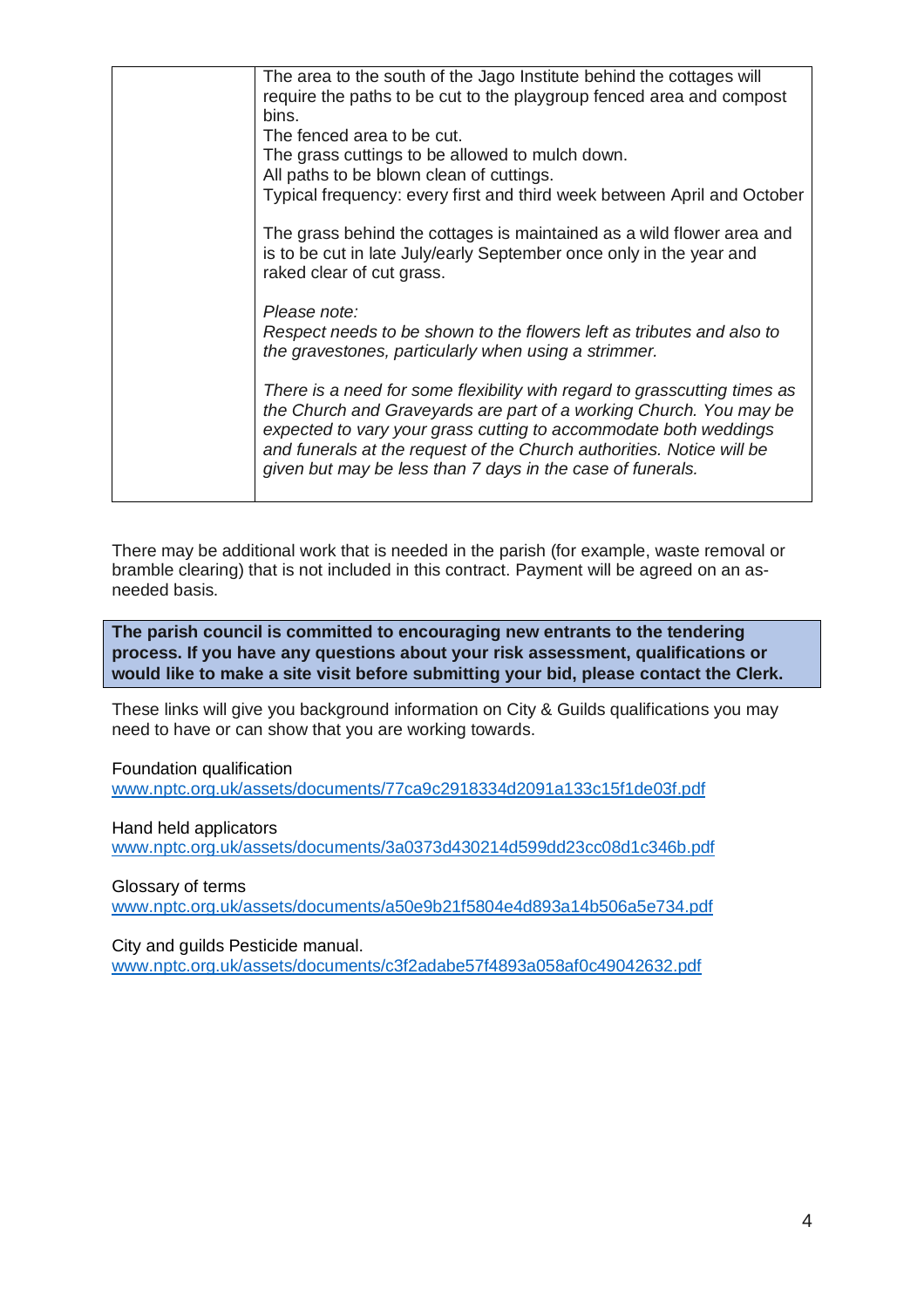### Contract 2 | Mine Hill bank



Contract 2 | Mine Hill bank | Strimming begins by the grit bin on the left hand side and continues down Mine Hill



#### Contract 2 | Holy Well



# Contract 2 | Fourgates

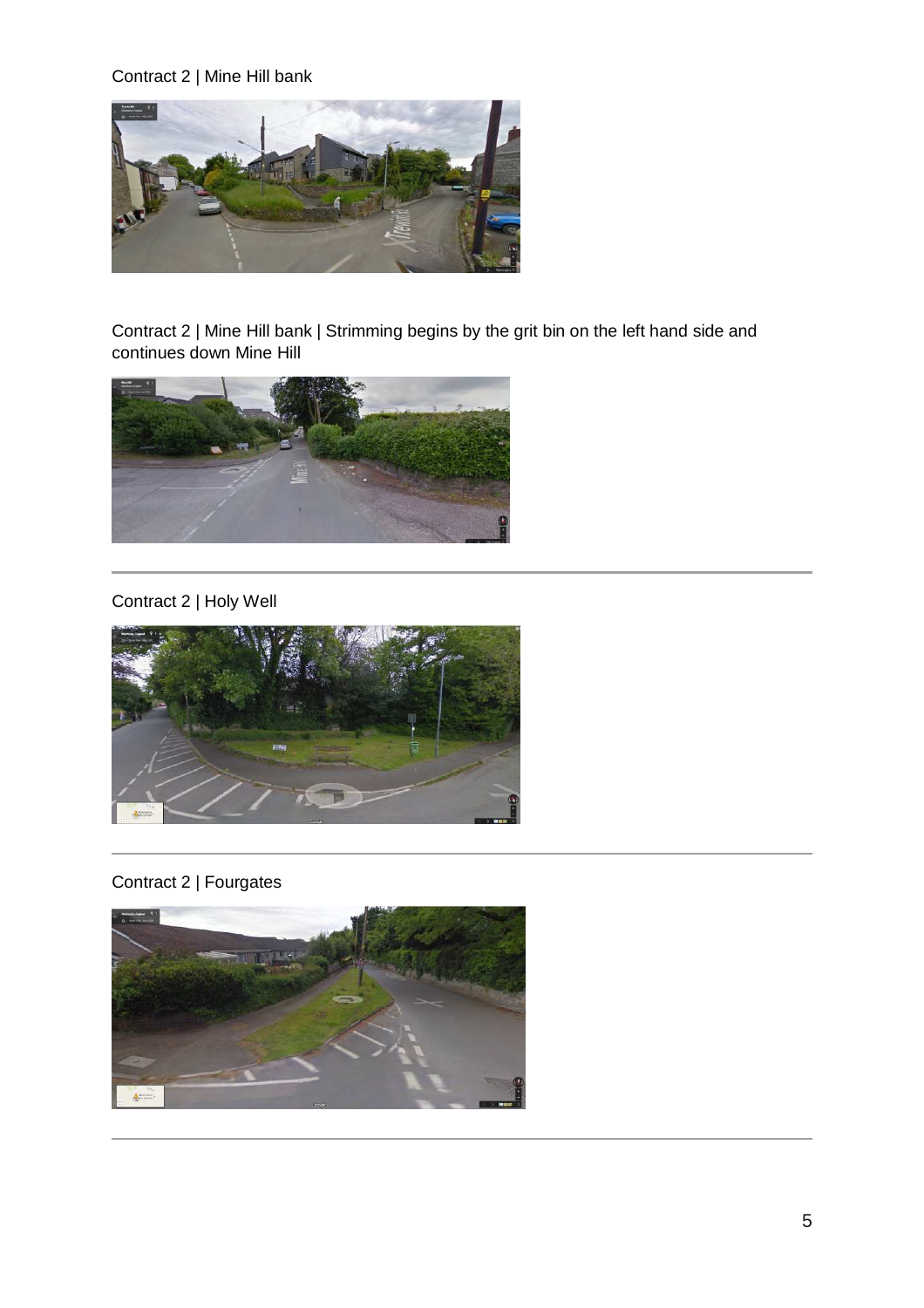Contract 2 | Playing field | Hedge adjoining field and the rear of Bowling Green

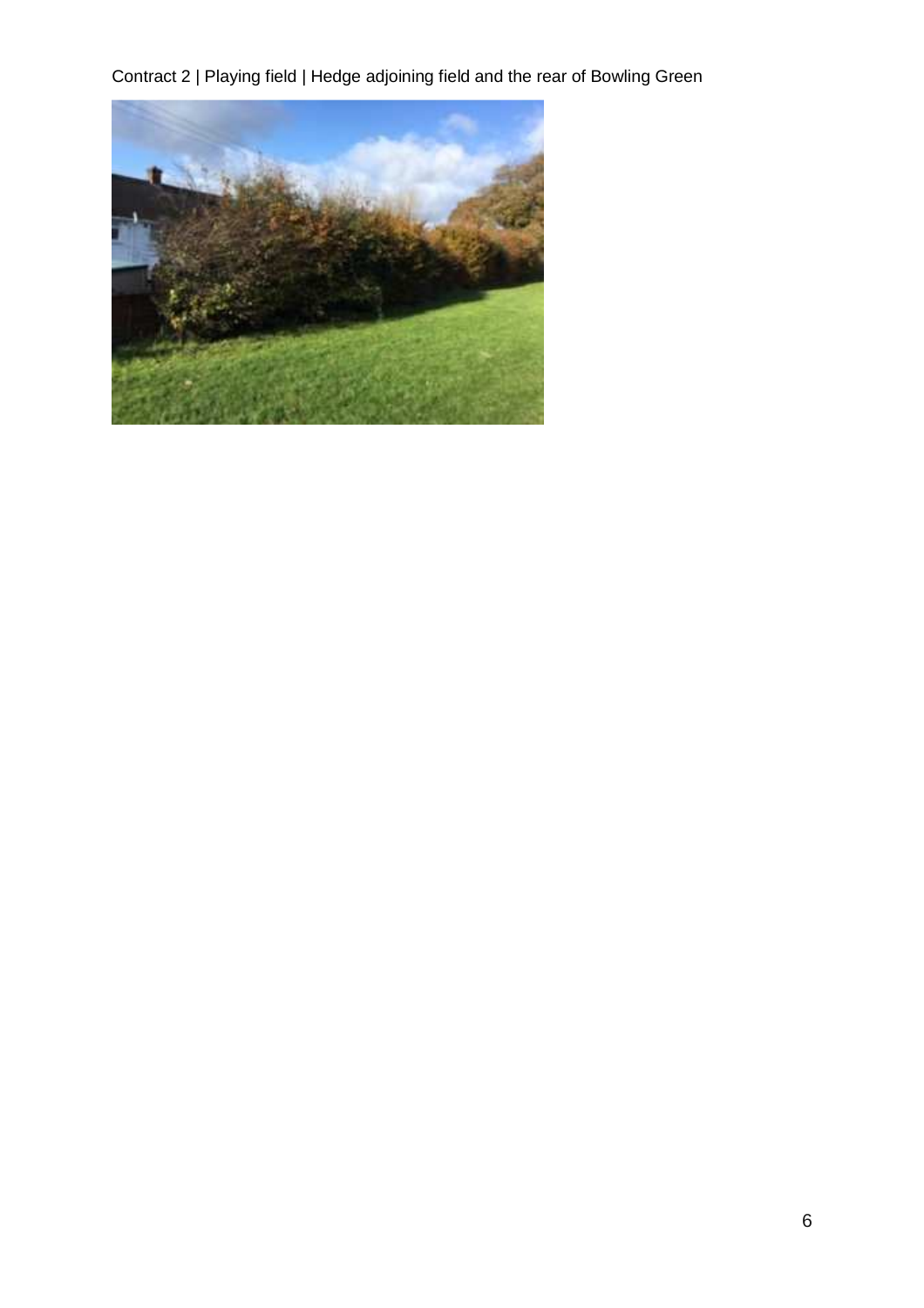### Contract 3 | Weed spraying in Menheniot & Merrymeet

Contract 3 | Menheniot | Village Green



Contract 3 | Merrymeet | Playground end of Trehawke Lane

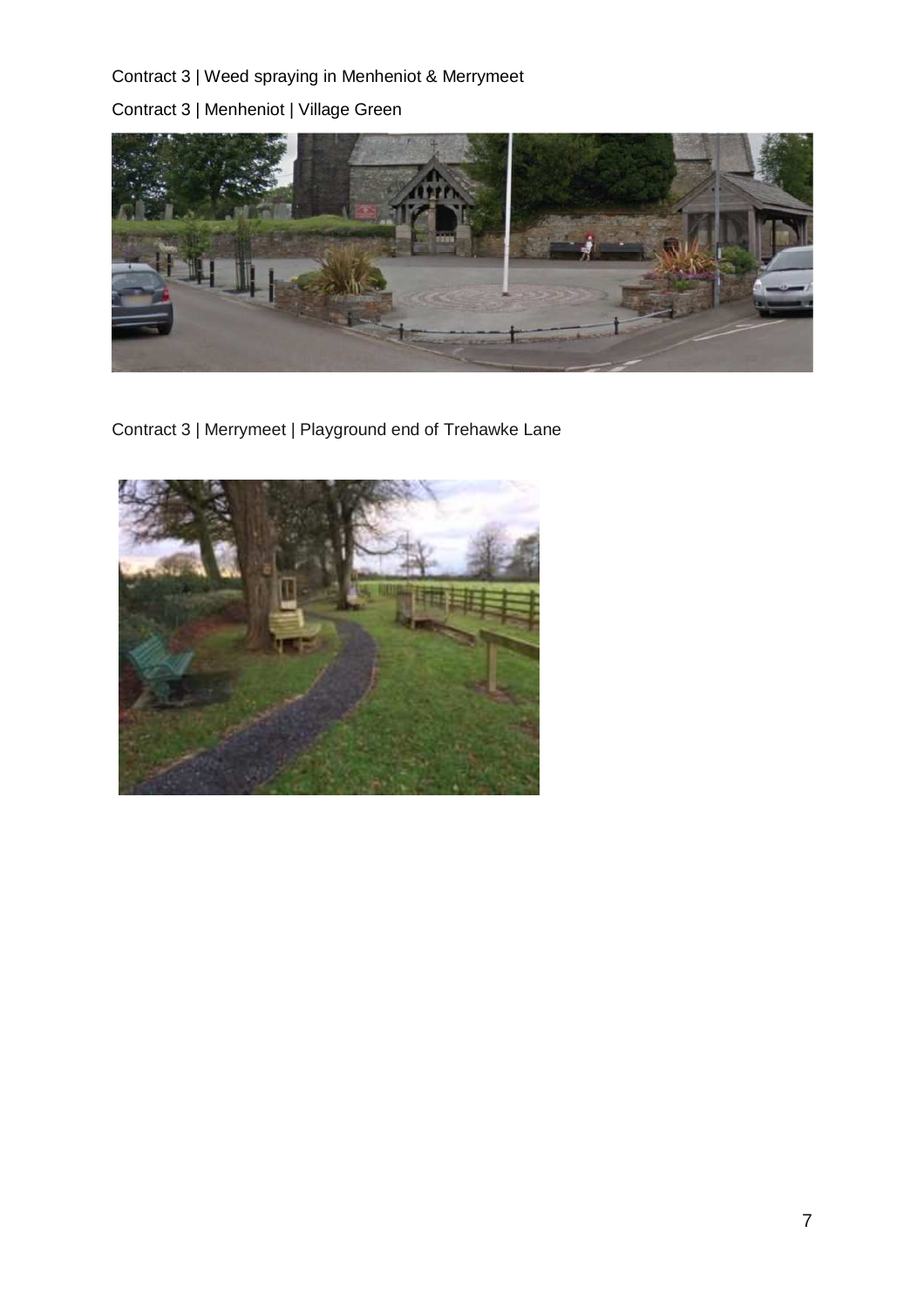# Contract 4 | St Lalluwys Graveyard





# Church Graveyard

# **Cemetery**



Extension